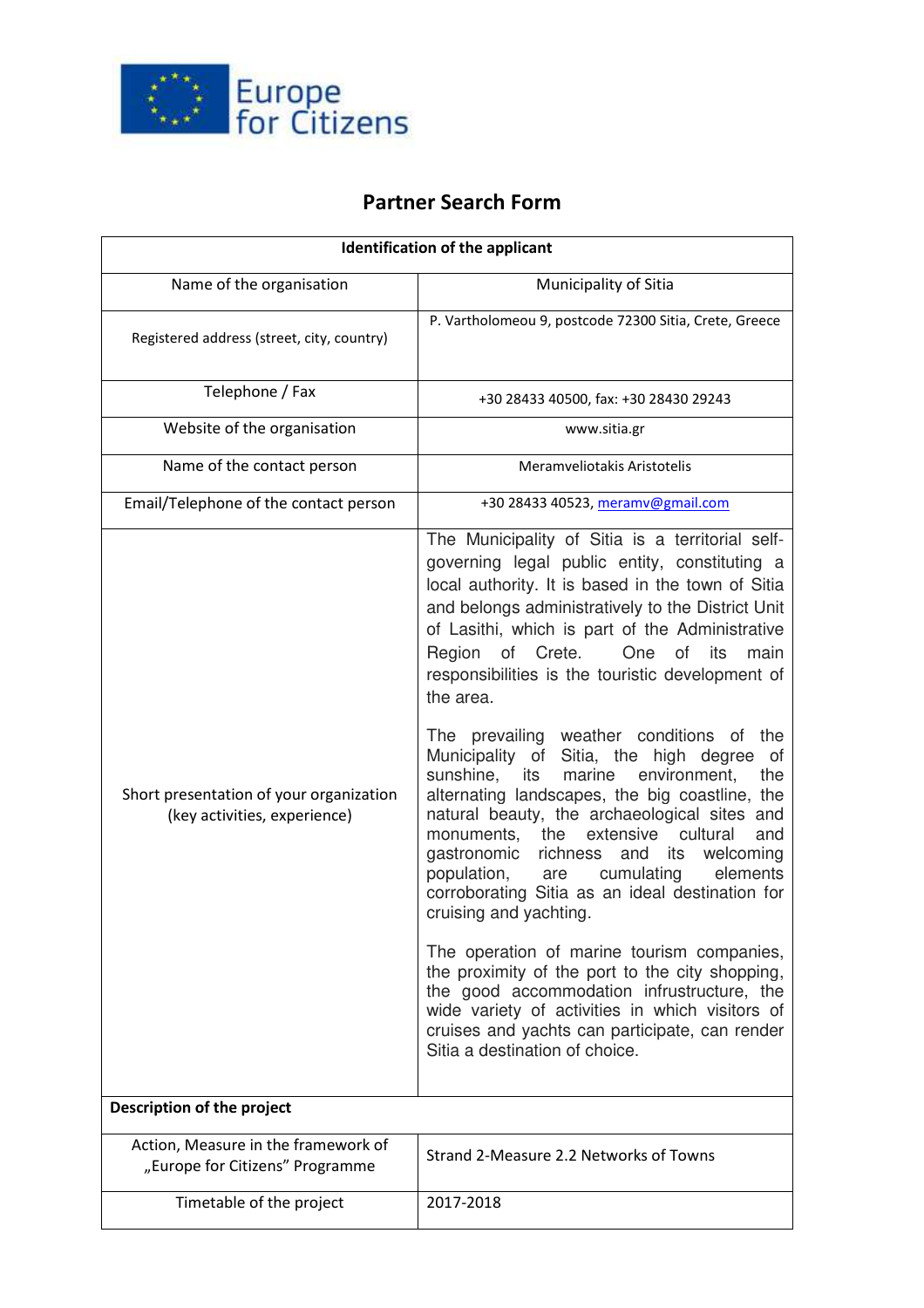

| Short description of the project, including<br>its aims | The project objective is to increase the<br>attractiveness of the Ports-Municipalities within<br>the context of the "Blue Growth" EU strategy.<br>The potential expected results of this initiative<br>could be defined as follows:<br>Knowledge and expertise acquisition<br>and best practice sharing, aiming to<br>enhance the competitiveness of<br>European Ports-Municipalities by<br>utilising effectively the natural and<br>touristic resources, through leveraging<br>the international network of cities.<br>Increased knowledge and skill<br>acquisition among young people and<br>entrepreneurs who work in the sector of<br>tourism.<br>Provision of increased incentives and<br>opportunities to the young people of the<br>participating Municipalities to engage in<br>the design of activities and social<br>events that promote the touristic<br>potential of their region.<br>Increased public awareness regarding<br>the opennsess and the potential of the<br>Ports on a cultural, touristic and<br>commercial level<br>The aim is to create a network of ports in the<br>Mediterranean, that will contribute to the<br>development of tourism, which constitutes,<br>alongside the agricultural development, the<br>cornerstone of the local economy.<br>The conclusions of the discussion and<br>cooperation between the network members will<br>serve in making proposals of practical |
|---------------------------------------------------------|-----------------------------------------------------------------------------------------------------------------------------------------------------------------------------------------------------------------------------------------------------------------------------------------------------------------------------------------------------------------------------------------------------------------------------------------------------------------------------------------------------------------------------------------------------------------------------------------------------------------------------------------------------------------------------------------------------------------------------------------------------------------------------------------------------------------------------------------------------------------------------------------------------------------------------------------------------------------------------------------------------------------------------------------------------------------------------------------------------------------------------------------------------------------------------------------------------------------------------------------------------------------------------------------------------------------------------------------------------------------------------------------------------------------|
|                                                         | solutions for the development of the cruise<br>tourism on a European level.                                                                                                                                                                                                                                                                                                                                                                                                                                                                                                                                                                                                                                                                                                                                                                                                                                                                                                                                                                                                                                                                                                                                                                                                                                                                                                                                     |
|                                                         |                                                                                                                                                                                                                                                                                                                                                                                                                                                                                                                                                                                                                                                                                                                                                                                                                                                                                                                                                                                                                                                                                                                                                                                                                                                                                                                                                                                                                 |
| Role of the partner organization in the<br>project      |                                                                                                                                                                                                                                                                                                                                                                                                                                                                                                                                                                                                                                                                                                                                                                                                                                                                                                                                                                                                                                                                                                                                                                                                                                                                                                                                                                                                                 |
| Comments from the applicant                             |                                                                                                                                                                                                                                                                                                                                                                                                                                                                                                                                                                                                                                                                                                                                                                                                                                                                                                                                                                                                                                                                                                                                                                                                                                                                                                                                                                                                                 |
|                                                         |                                                                                                                                                                                                                                                                                                                                                                                                                                                                                                                                                                                                                                                                                                                                                                                                                                                                                                                                                                                                                                                                                                                                                                                                                                                                                                                                                                                                                 |
| Addition                                                |                                                                                                                                                                                                                                                                                                                                                                                                                                                                                                                                                                                                                                                                                                                                                                                                                                                                                                                                                                                                                                                                                                                                                                                                                                                                                                                                                                                                                 |
|                                                         |                                                                                                                                                                                                                                                                                                                                                                                                                                                                                                                                                                                                                                                                                                                                                                                                                                                                                                                                                                                                                                                                                                                                                                                                                                                                                                                                                                                                                 |